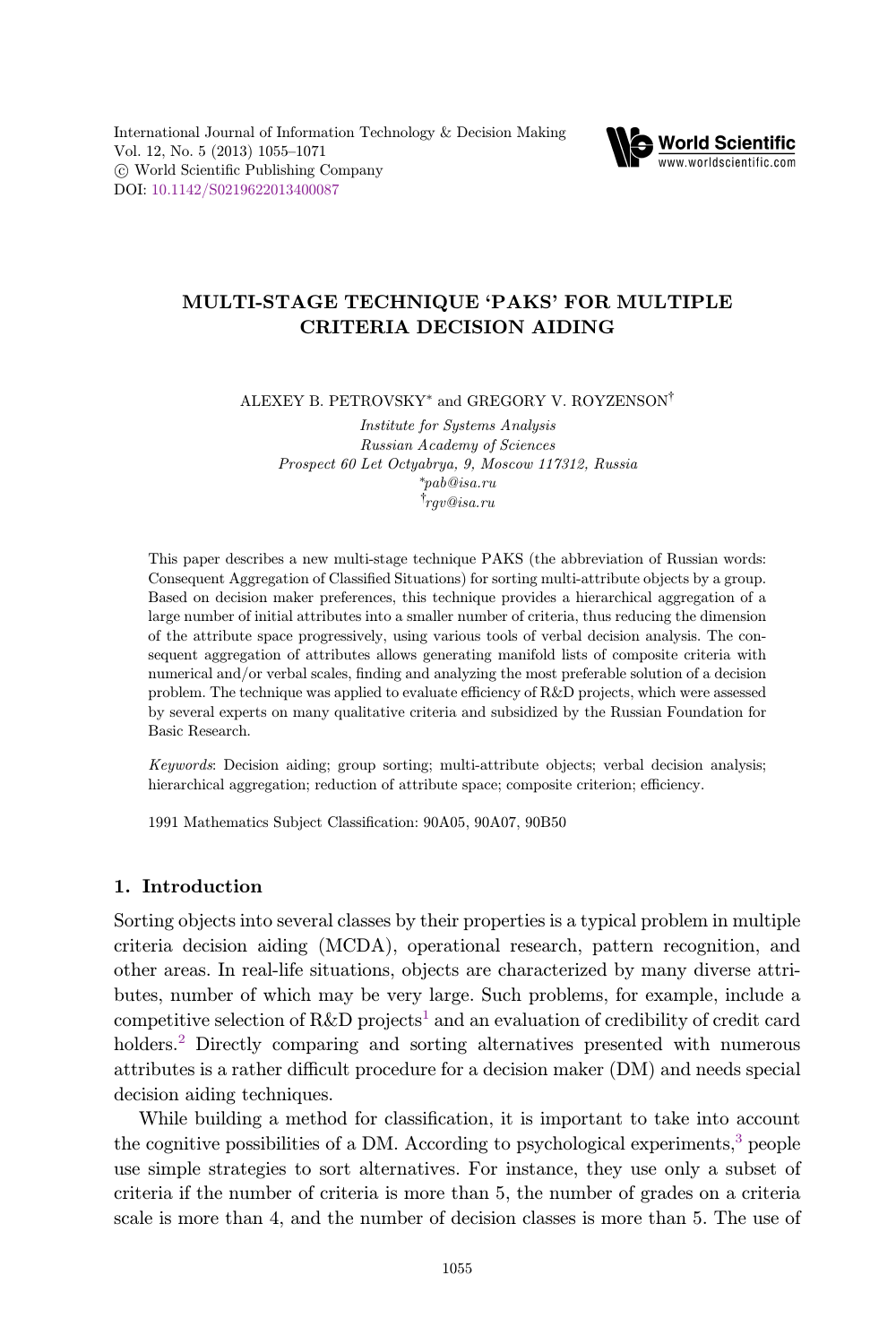various simplified strategies that address only a part of the available information a®ects negatively solving the problem of multicriteria choice and complicates further analysis of the results. Hence the DM needs tools for multicriteria choice in spaces of higher dimension. One of the helpful approaches to overcome these difficulties is to reduce the dimension of the attribute space. Special studies have shown that people easily compare objects represented by a small number of indicators, and made fewer errors. The results of such operations are more reliable, more understandable.

In this paper, we consider a new multi-stage technique PAKS (the abbreviation of Russian words: Consequent Aggregation of Classified Situations) for MCDA. This technique provides sorting of multi-attribute objects on a composite criterion and depends on DM preferences. The interactive procedure includes reducing the dimension of the multi-attribute space and forming the aggregated classification rules with various methods of verbal decision analysis. Thus, a large number of initial attributes are combined step by step into a smaller number of composite criteria with verbal scales. Grades of the top level composite criterion (complex indicator) correspond to the given classes. Values of grades of composite criteria are used to compare and sort multi-attribute objects. The suggested technique has been applied to evaluate efficiency of R&D projects, which were estimated by several experts on many qualitative criteria and subsidized by the Russian Foundation for Basic Research.

#### 2. Overview of MCDA Methods

The problem of multicriteria ordinal classification is formulated as follows. A given set of alternatives  $A_1, \ldots, A_p$  is assessed using many criteria  $K_1, \ldots, K_m$ . Each criterion  $K_i$  has an ordered discrete scale  $X_i = \{x_i^1, \ldots, x_i^{gi}\}, i = 1, \ldots, m$ . Based on  $\Box M$  proferences it is required to assign the alternative to one of the given classes DM preferences, it is required to assign the alternative to one of the given classes (categories)  $D_1, \ldots, D_l$ .

Usually a multi-attribute object  $A_q$  is represented as a tuple (vector or cortege)  $x_q = (x_q^{e_1}, \ldots, x_{qm}^{em})$  in the Cartesian space  $X_1 \times \cdots \times X_m$  of numerical or verbal<br>ottributes If and and the space object A is expluded k times (for instance, by k attributes. If one and the same object  $A_i$  is evaluated k times (for instance, by k experts or with  $k$  methods), then this object may be represented as a group of  $k$ vectors/corteges  $\{x_q^{(1)}, \ldots, x_q^{(k)}\}$ . Here  $x_q^{(f)} = (x_{q1}^{el(f)}, \ldots, x_{qm}^{em(f)}), f = 1, \ldots, k$  is a fth copy of the object  $A_q$ . The group of tuples is to be considered as a whole in spite of a possible incomparability of separate tuples  $x_q^{(f)}$ . This complex group has an overcomplicated structure that is very difficult to analyze.

Typically, in order to simplify such a situation, a group of k vectors  $\{x_q^{(1)}, \ldots,$  $x_a^{(k)}$  with numerical components is replaced by a single vector.<sup>[4,5](#page-15-0)</sup> For example, this single vector can have components derived by averaging or weighting the attribute values of all the group members. This single vector can be a center of the group or the closest to all vectors within the group. However, note that the properties of all objects in a group may be lost after such a replacement.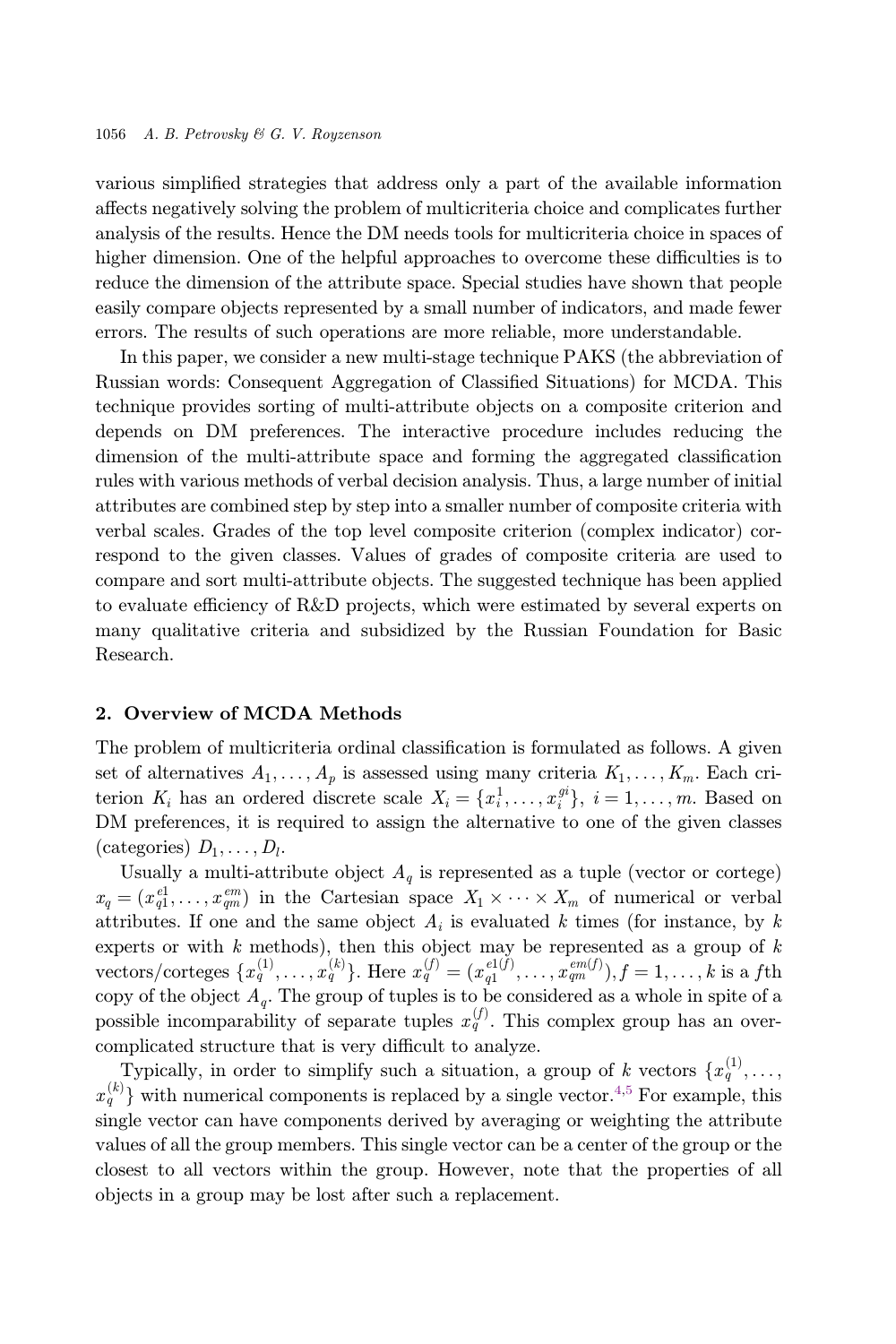Additional difficulties appear when alternatives are described with verbal attributes. The operations of averaging, weighing, mixing and similar data transformations are mathematically incorrect and unacceptable for qualitative variables. Therefore, a group of several corteges with verbal attributes cannot be simply transformed into a single cortege. Thus, we need new ideas to aggregate such corteges and operate with them.

There is another approach to representing multi-attribute objects described with quantitative and/or qualitative attributes. Define the combined attribute scale or the hyperscale that is a set  $X = X_1 \cup ... \cup X_m$  consisting of m attribute (criteria) scales  $X_i = \{x_i^{ei}\}\.$  And represent an object  $A_q$  as the following set of repeated attributes:

$$
\boldsymbol{A}_q = \{k_{\boldsymbol{A}_q}(x_1^1) \circ x_1^1, \dots, k_{\boldsymbol{A}_q}(x_1^{g1}) \circ x_1^{g1}, \dots, k_{\boldsymbol{A}_q}(x_m^1) \circ x_m^1, \dots, k_{\boldsymbol{A}_q}(x_m^{gm}) \circ x_m^{gm}\}.
$$

Here  $k_{A_q}(x_i^{ei})$  is the number of attribute  $x_i^{ei}$ , which is equal to the number of ways for evaluating the object A with the attribute  $x_i^{ei} \in X$  ; the given a denotes that there are evaluating the object  $A_q$  with the attribute  $x_i^{ei} \in X_i$ ; the sign  $\circ$  denotes that there are  $k_{A_q}(x_i^{ei})$  copies of attribute  $x_i^{ei}$  included in the description of object  $A_q$ .<br>Thus the object  $A_q$  is represented as a set of many repeated elements

Thus, the object  $A_q$  is represented as a set of many repeated elements (criteria estimates)  $x_i^{ei}$  or as a multiset  $\mathbf{A}_q$  over the domain X that is defined by a multiplicity function  $k_A : G \to \mathbb{Z}_+ = \{0, 1, 2, 3, \ldots\}$ . A multiset  $\mathbf{A}_q$  is said to be finite when all  $k_{A_q}(x_i^{ei})$  are finite. A multiset  $A_q$  becomes a crisp set  $A_q$  when  $k_{A_q}(x_i^{ei}) = \chi_{A_q}(x_i^{ei})$ where  $\chi_{A_q}(x_i^{ei}) = 1$  for  $x_i^{ei} \in A_q$ , and  $\chi_{A_q}(x_i^{ei}) = 0$  for  $x_i^{ei} \notin A_q$ . Multisets **A** and **B**<br>are said to be sound (**A** = **B**) if  $h_q(x_i^{ei}) = h_q(x_i^{ei})$ . A multiset **B** is said to be included are said to be equal  $(\mathbf{A} = \mathbf{B})$ , if  $k_{\mathbf{A}}(x_i^{ei}) = k_{\mathbf{B}}(x_i^{ei})$ . A multiset  $\mathbf{B}$  is said to be included<br>in a multiset  $\mathbf{A}$  ( $\mathbf{B} \subset \mathbf{A}$ ), if  $k_{\mathbf{A}}(x_i^{ei}) \leq k_{\mathbf{A}}(x_i^{ei})$ ,  $\forall x_i^{ei} \in X$ . In order in a multiset  $A(B \subseteq A)$ , if  $k_B(x_i^{ei}) \leq k_A(x_i^{ei})$ ,  $\forall x_i^{ei} \in X$ . In order to compare, arrange or classify multi-attribute objects  $A_1, \ldots, A_p$ , they are considered as points in the multiset metric space with the different types of distances.<sup> $6-8$  $6-8$  $6-8$ </sup>

In MCDA, it is important to incorporate DM preferences. The person expresses his/her preferences when he/she describes properties and characteristics of the analyzed problem, compares decision alternatives, estimates the quality of the choice. Preferences may be represented as decision rules of mathematical, logical and/or verbal nature and explained in any language. While solving the problem, a person may behave inconsistently, make errors and contradictions. In the case of individual choice, the consistency of subjective preferences is postulated. Hence, in order to discover and correct possible inconsistent and contradictory judgments of a single DM, special procedures are to be included in MCDA methods.

A collective choice by several independent actors is more complicated and principally different due to a variety and inconsistency of many subjective preferences. Each DM may have his/her own personal goals, interests, valuations and information sources. As a result, individual subjective judgments of several persons may be similar, concordant or discordant. Usually, in MCDA techniques, one tries to avoid possible inconsistencies and contradictions between judgments of several persons. In this case, the number of opposite opinions is replaced with a common preference that mostly agrees with all individual points of view. Nevertheless, individual preferences may not always be coordinated.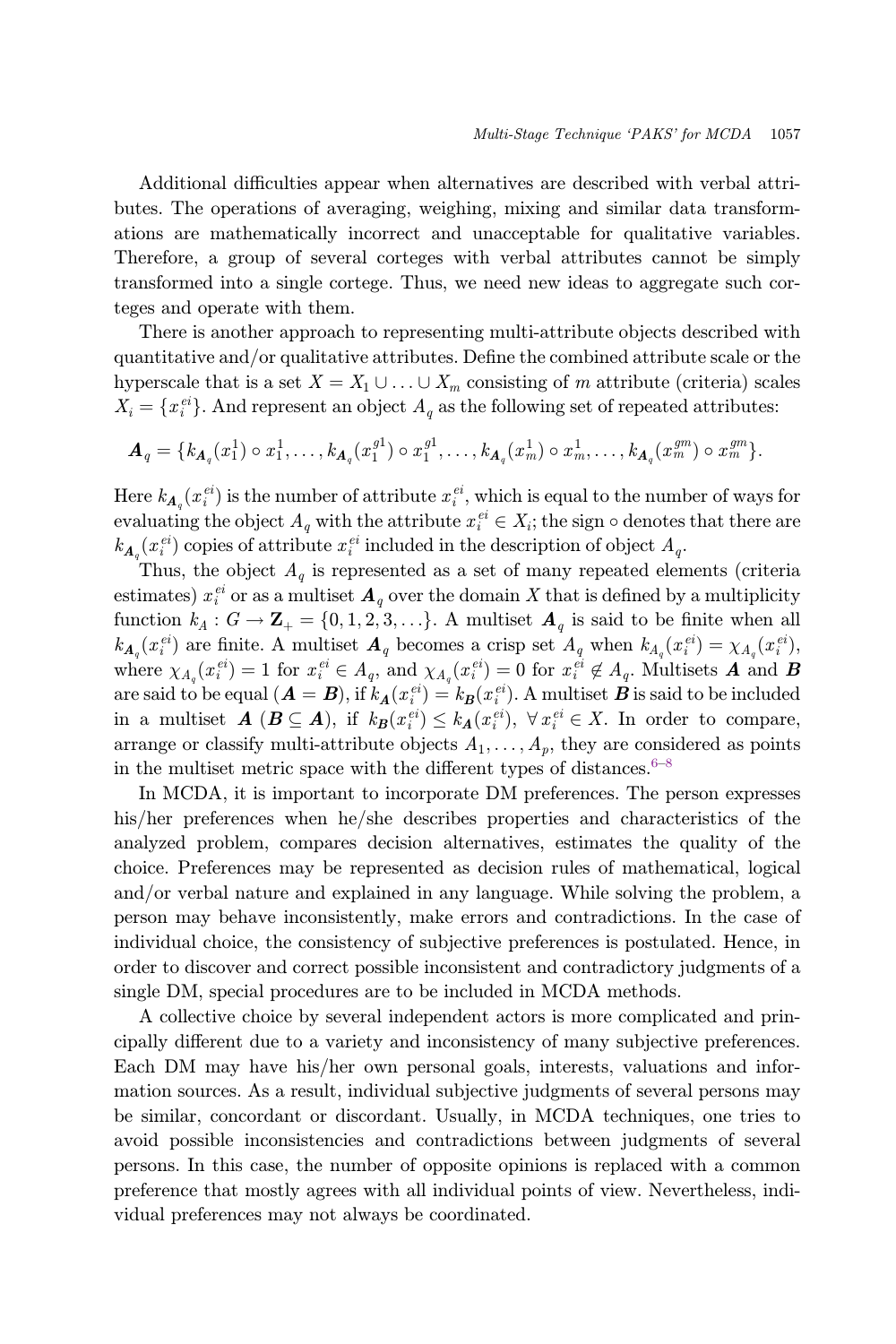Let us consider some MCDA methods to sort multi-attribute objects.

Object arrangement by pairwise comparisons is a widely popular technique. The order is complete if all objects are comparable, and DM preferences are transitive. The order is partial if some objects are incomparable. In the case of multiple criteria and/or several persons, the final arrangement of objects by comparing many vectors is difficult, for example, in MAUT and TOPSIS methods.<sup>4,5</sup> In AHP,<sup>[9](#page-16-0)</sup> priorities of alternatives and criteria are derived by hierarchical pairwise comparisons with respect to their contribution to the problem solution. Objects can be arranged also by their ranks, which are calculated or evaluated by DM. Ordering multi-attribute objects with TOMASO tool<sup>[10](#page-16-0)</sup> are produced by an aggregation of families of discriminant functions.

In the ELECTRE family of methods,  $11,12$  objects are assessed using many numerical criteria with different weights specified by the DM. Alternatives are compared by the outranking relation and ordered or assigned to given classes according to their boundaries. Ranks of alternatives and boundaries of classes are determined by the special indexes of concordance and discordance. These indexes are calculated for pairwise compared alternatives without any strict verification.

An interactive classification has been proposed in Ref. [13.](#page-16-0) This method is based on DM preferences represented by a linear utility function as a weighted sum of many scalar criteria. A linear aggregation model to flexibly rank order or sort the multidimensional alternatives using the idea of "outranking" as many of the competing alternatives has been developed in Ref. [14.](#page-16-0) In this model the criterion weights can be varied within reasonable ranges.

In the rough sets methodology for sorting multicriteria alternatives, DM preferences are described with decision rules, which suggest an assignment of the alternative to a given class with different approximations.<sup>[15](#page-16-0),[16](#page-16-0)</sup> The rough set technique operates with a big collection of sorting decision rules that is difficult for DM analysis and demands specific learning on training samples.

In case of many criteria and/or actors, ranking and sorting objects are more complicated due to errors and inconsistencies of DM. While methods using convolution of many criteria are applied to MCDA problems of large dimension, an explanation of the obtained results becomes difficult due to an impossibility to recover aggregated input data. Convolution of criteria and transformation of verbal estimates into numerical scores are not clear for the DM and do not allow to explain the obtained results by using initial information.

In verbal decision analysis, alternatives and decision classes are described using qualitative criteria possessing verbal scales.<sup>[3](#page-15-0)[,17](#page-16-0)</sup> Neither numerical coefficients of the criterion importance, nor values of utility functions are estimated and applied. Verbal grades on criteria scales are not converted into any numerical data. Thus, using only qualitative measurements, relations of the superiority and equivalence of objects are given on a set  $X_1 \times \cdots \times X_m$  of tuples. DM preferences are checked on<br>consistency, and the revealed inconsistencies are excluded. Based on these relations consistency, and the revealed inconsistencies are excluded. Based on these relations, DM constructs a classification of alternatives, finds a partial ordering or selects the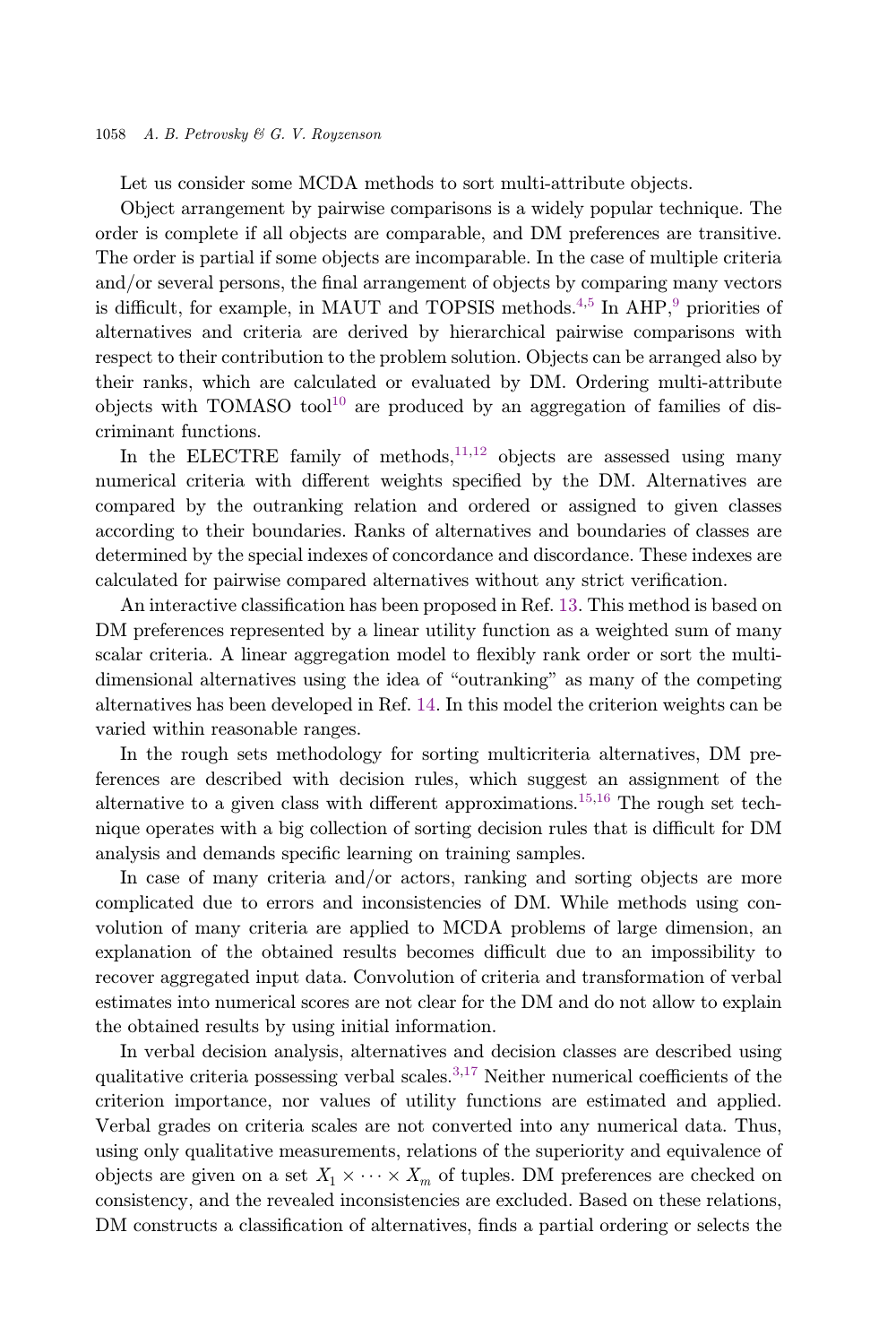best option. In the ZAPROS (the abbreviation of Russian words: Closed Procedures nearby Reference Situation) family of methods, the joint ordered scale is built and used for objects' arrangement. In ORCLASS (ORdinal CLASSification) and CYKLE  $(the abbreviation of Russian words: Chain Interactive Classification) methods, a$ complete and consistent ordinal classification of multicriteria alternatives is built. Boundaries of decision classes are determined by subsets of corteges with verbal components.

Group verbal decision analysis is a new approach in MCDA, which enlarges verbal decision analysis methodology to group decisions.<sup>[1,2,7,8,](#page-15-0)[18,19](#page-16-0)</sup> Methods of group verbal decision analysis take into account the preferences of several DMs and do not require finding a compromise between the inconsistent and discordant judgments. In these methods, multi-attribute objects are represented as multisets. The ARAMIS (Aggregation and Ranking Alternatives nearby the Multi-attribute Ideal Situations) method allows ordering multi-attribute objects by a group without a pre-construction of individual ranking objects. The objects are arranged with respect to closeness to the best or the worst object in the multiset metric space introduced by the author in 1994.<sup>[6](#page-15-0)</sup> The MASKA (abbreviation of the Russian words Multi-Attribute Consistent Classification of Alternatives) method is used to sort multi-attribute objects by a group. This method allows the DM to construct a group decision rule that aggregates inconsistent individual expert rules for sorting objects.

The methods mentioned above work well enough in the attribute space of small dimension. When the objects are described by a large number of attributes, the DM experiences some difficulties in comparing and classifying such multi-attribute objects because many of them are incomparable, in general.

# 3. Technique of MCDA in Reduced Attribute Space

Let us consider the main ideas of a new multi-stage technique PAKS (the abbreviation of Russian words Consequent Aggregation of Classified Situations) to solve a problem of multicriteria choice. This technique combines procedures of reducing the dimension of the attribute space and different methods of verbal decision analysis.

At the first stage, the composite criteria and the complex indicator of the top level are formed with the original interactive procedure HISCRA (HIerarchical Struc-turing CRiteria and Attributes) for reducing the dimension of the attribute space.<sup>[20](#page-16-0)</sup> A composite criterion (complex indicator) is an integrated index, which characterizes the object property selected by the DM and aggregated initial characteristics. Each gradation on a scale of composite criterion is a combination of grades of initial attributes that has a concrete context for the DM. The DM defines a block structure for a hierarchical list of criteria, the number and context of criteria, their scales at every level of hierarchy.

At the second stage, gradations of the formed composite criteria are composed progressively, step by step, using various methods of verbal decision analysis.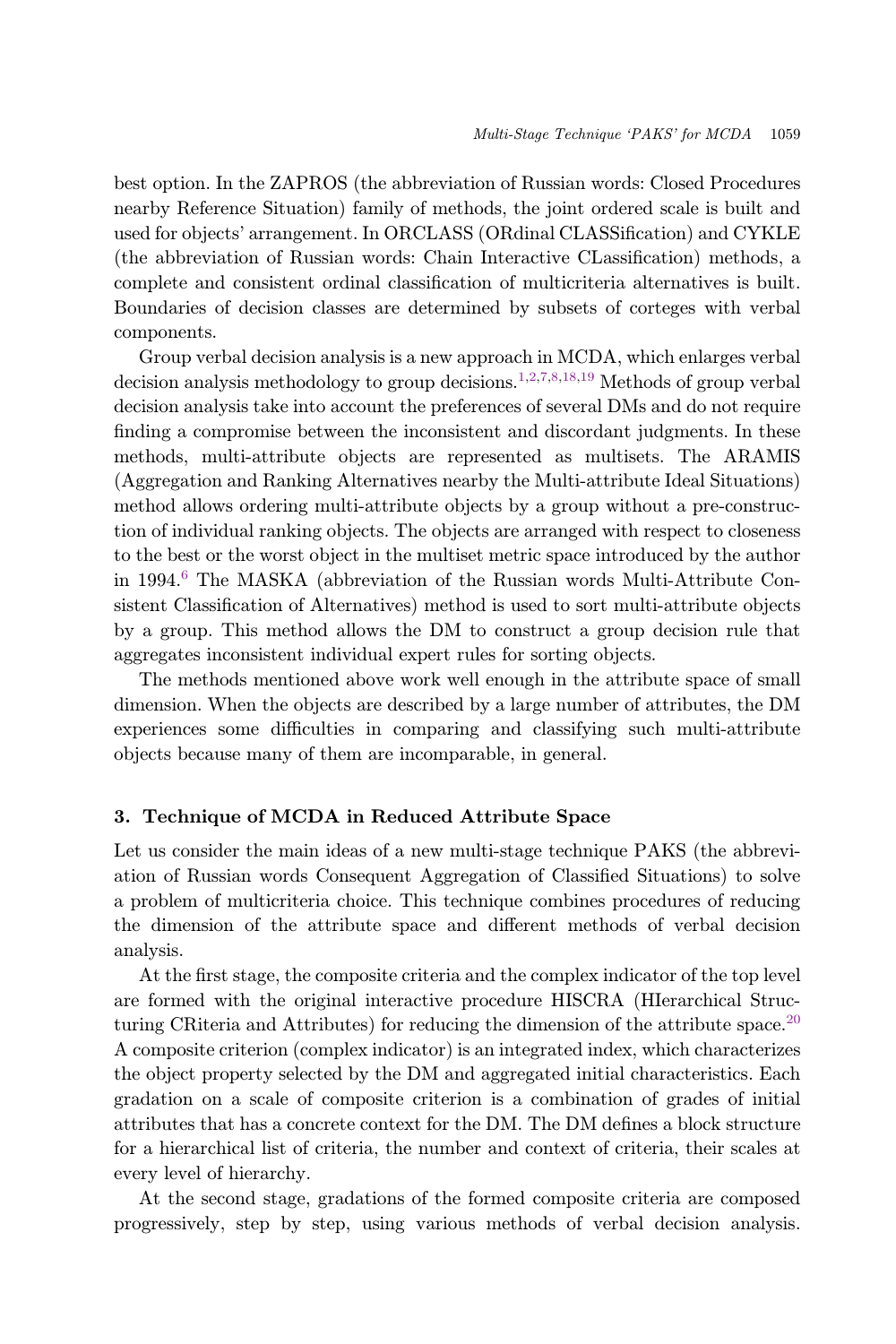A construction of composite criterion scale is considered as ordinal classification, which is obtained with different methods. In this procedure, the classified alternatives are combinations of attributes, and the decision classes are verbal gradations of a composite criterion. Thus, each object with concrete values of attributes is assigned to any class corresponding to the grade of the composite criterion.<sup>[21,22](#page-16-0)</sup>

At the third stage, all objects are sorted into the generalized classes by the ARAMIS method for group ordering multi-attribute objects presented as mul-tisets in the reduced space of new composite criteria.<sup>[8](#page-15-0)</sup> The suggested technique provides effective tools for solution of multiple criteria problems, allows DM to analyze and explain the final results, and essentially diminish the time for solving the problem.

The offered approach to attributes' aggregation and composite criterion construction is based, in general, on DM preferences. First of all, a set of initial characteristics for the considered collection of objects is to be formed. These characteristics are determined by the problem specificity and may be given beforehand or generated in the course of problem analysis. Further, based on DM experience and intuition, a hierarchical system of criteria is constructed. DM establishes, which initial attributes are to be considered as independent final criteria and which will be combined into composite criteria. DM can combine the criteria consistently in groups, for example, based on a sense of "similarity".

DM also defines the semantic content of the criteria and grades of the scale. Grades of the criteria scales, on the one hand, should reflect the aggregated properties of the objects, on the other hand, be clear to DM in the final arrangement or classification of objects. We recommend to build scales of criteria with a small number  $(3-5)$  of verbal grades. In order to reduce the influence of the peculiarities of different methods, which are used to form scales of the composite criteria, it is proposed to apply several different methods and/or their combinations at various stages of the procedure.

Thus, the DM can create various ways to build the set of composite criteria and the integrated indicator, whose grades are used to solve the applied problem. This allows the DM to analyze and compare the results obtained for the different options of criteria aggregation, assess the quality of the final solution of the original problem. Such a procedure is similar to Keeney's ideology of value-focused thinking<sup>[23](#page-16-0)</sup> and Zadeh's idea of information granulation,  $24$  but does not use any value and/or membership functions.

We now discuss in more detail the problem of reducing the dimension of the attribute space. This problem is formulated as follows:

$$
X_1 \times \cdots \times X_m \to Y_1 \times \cdots \times Y_n, \quad n < m,
$$

where  $X_1, \ldots, X_m$  are the sets of initial attributes,  $Y_1, \ldots, Y_n$  are the sets of new attributes,  $m$  and  $n$  are dimensions of the initial and new attribute spaces. In our case, the attribute sets  $X_i = \{x_i^1, \ldots, x_i^{gi}\}, i = 1, \ldots, m$ , and  $Y_j = \{y_j^1, \ldots, y_j^{hj}\}, j = 1, \ldots, m$  $1, \ldots, n$  are supposed to be ordered.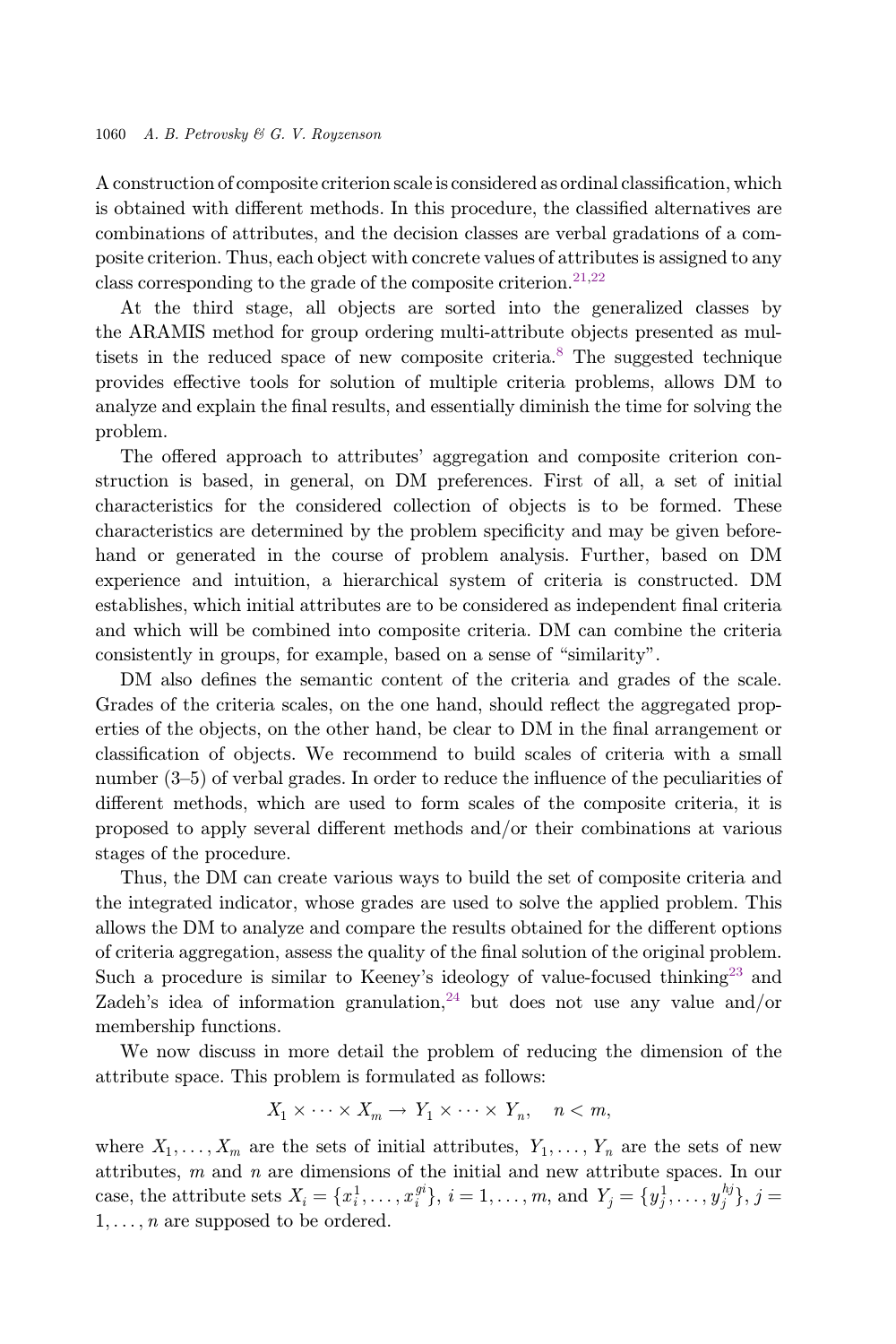Present the above problem as a problem of ordinal classification of multicriteria alternatives. Different combinations of initial attributes (or corteges of criteria grades) in the space  $X_1 \times \cdots \times X_m$  are considered as alternatives aggregated into<br>
smaller sets of elecces (epteconics)  $Y$  with endeed scales. The verbal grades smaller sets of classes (categories)  $Y_1, \ldots, Y_n$  with ordered scales. The verbal grades of every new attribute  $Y_i$  have a concrete context for the DM. Attributes are aggregated consequently, step by step. The obtained groups of criteria may be combined, in turn, into new groups at the following level of hierarchy, and so on. By combining attributes into a small number of composite criteria, the DM can form a hierarchical system of criteria up to a single top criterion (complex indicator), whose grades correspond to the decision classes.

The suggested procedure of building the composite criterion scale has a block structure and consists of several unified blocks of classification executed step by step. The DM selects these blocks depending on the problem specifics. Each classification block of ith hierarchical level includes any attribute set and a single composite criterion. Corteges of scale grades of the initial attributes represent the classified objects. Grades on the scale of the composite criterion provide the decision classes of the ith level.

In a classification block of the next hierarchical level, the composite criteria of the ith level are considered to be new attributes. Corteges of their scale grades represent new classified objects in the reduced attribute space, whereas the decision classes of the  $(i+1)$ th level will now be the scale grades of the new composite criterion. The procedure is repeated up to a single composite criterion (complex indicator) of the top hierarchical level, whose scale provides the required ordered classes  $D_1, \ldots, D_l$ . Thereby a correspondence between classes  $D_1, \ldots, D_l$  and a collection of corteges  $(x_1^{e_1}, \ldots, x_m^{em})$  of initial attributes in the space  $X_1 \times \cdots \times X_m$  is established. The found boundaries of classes allow to set easily the real multiple criteria objects  $f(x) = \frac{m}{m}$  found boundaries of classes allow to sort easily the real multiple criteria objects (alternatives)  $A_1, \ldots, A_p$  estimated upon many criteria  $K_1, \ldots, K_m$ .

Consider a small illustrative example. Suppose that the DM needs to form a scale for a composite criterion  $D$  from the grades of three initial attributes  $A, B, C$ . Let the scales of the composite criterion and each attribute have three verbal grades as follows:  $D = \{d^1, d^2, d^3\}, A = \{a^1, a^2, a^3\}, B = \{b^1, b^2, b^3\}, C = \{c^1, c^2, c^3\}, \text{ where,}$ for instance,  $x^1$  is the 'excellent' grade,  $x^2$  is the 'middle' grade,  $x^3$  is the 'poor' grade.

To build scales of composite criteria, DM can use different procedures. The simplest way for forming a scale of the composite criterion is the tuple (cortege) stratification technique that is based on cutting the multi-attribute space with parallel hyperplanes. Each layer (stratum) consists of combinations of the unified initial grades with fixed sum of numbers and represents any generalized grade on the scale of the composite criterion. The DM determines a number of layers (or scale grades). The maximal number of layers is equal to  $s = 1 - m + \sum_i g_i$ . The number of classes is equal to  $r \leq s$ . By the tuple stratification technique the DM can combine the initial grades into the generalized grades of the composite criterion, for example, as follows: the best initial grades form the best generalized grade, middle initial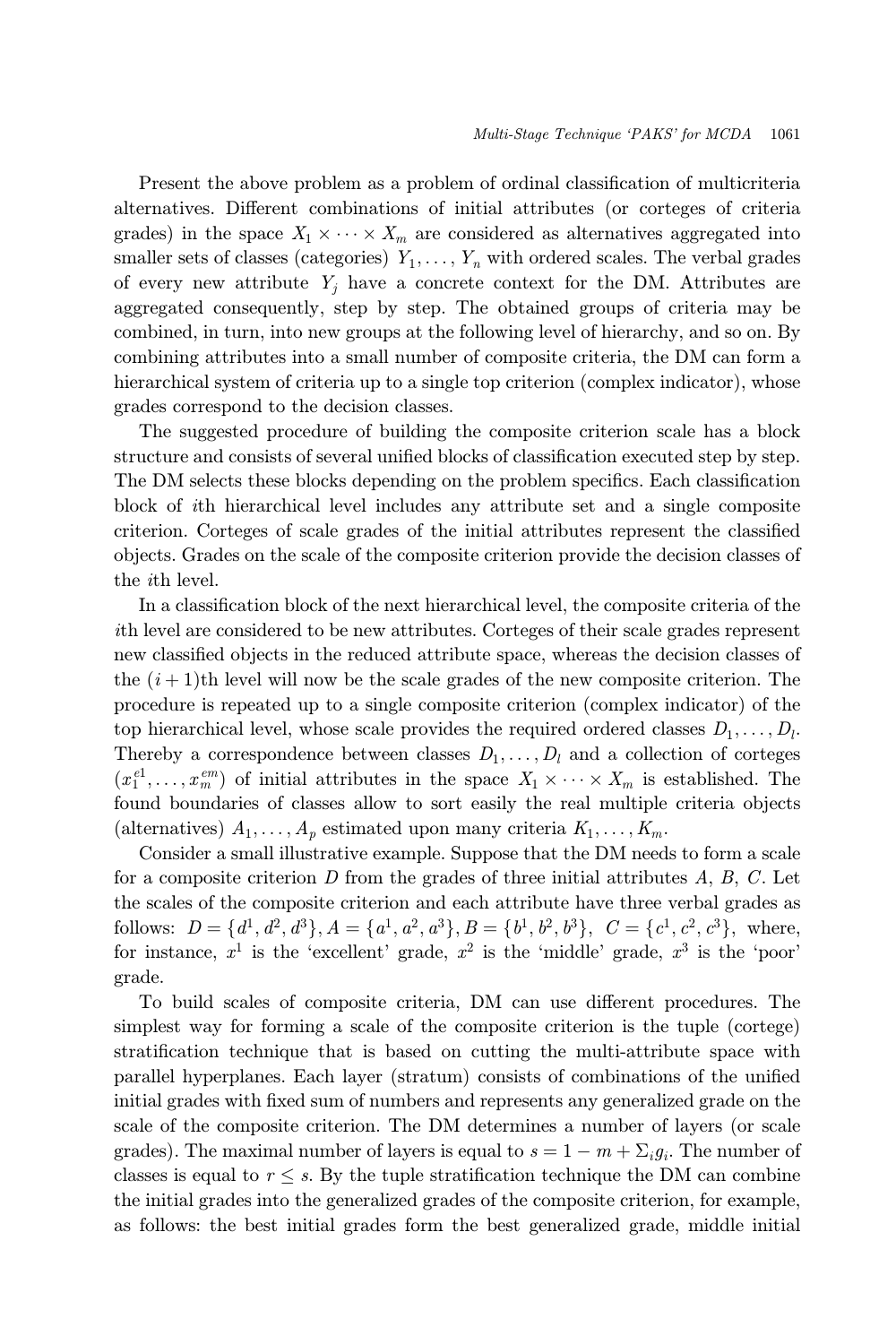

Fig. 1. Scale of the composite criterion obtained by the tuple stratification technique.



Fig. 2. Scale of the composite criterion obtained by the ORCLASS method.

grades form the middle generalized grade, and the worst initial grades form the worst generalized grade (Fig. 1).

A more complicated composition of the composite criterion scale uses the methods of verbal decision analysis. $3,17$  $3,17$  In these cases, all the possible combinations of initial grades in the attributes space are considered as multi-attribute alternatives, whose number is equal to  $t = \prod_i g_i$ . The ORCLASS and CYCLE methods provide a complete and consistent classification of all the corteges of initial grades. The decision classes are determined by their upper and lower boundaries, which form an ordinal scale for the composite criterion (Fig. 2).

Various ways for forming scales for the composite criteria may be used at different stages of the aggregation procedure. For example, the tuple stratification technique may be used for generating some composite criteria, and multicriteria ordinal classification for generating other criteria. The considered problem of multiple criteria choice is solved at the last stage of the procedure in the new reduced attribute space.

Thus, the PAKS technique for building the hierarchy of composite criteria by reducing the dimension of the attribute space includes the following steps (Fig. [3](#page-8-0)).

- Step 1. Select the type T of the multiple criteria problem as follows:  $T_1$  to find the best alternative(s);  $T_2$  — to order alternatives;  $T_3$  — to assign alternatives to ordered classes.
- Step 2. Form a set of the real alternatives (objects, variants)  $A_1, \ldots, A_p, p \ge 2$ .
- Step 3. Form a set of the initial attributes (criteria)  $K_1, \ldots, K_m, m \geq 2$ , which form the lower level of the hierarchical system of attributes. These attributes can either be specified in advance (for example, technical characteristics of the object) or generated in the course of problem analysis.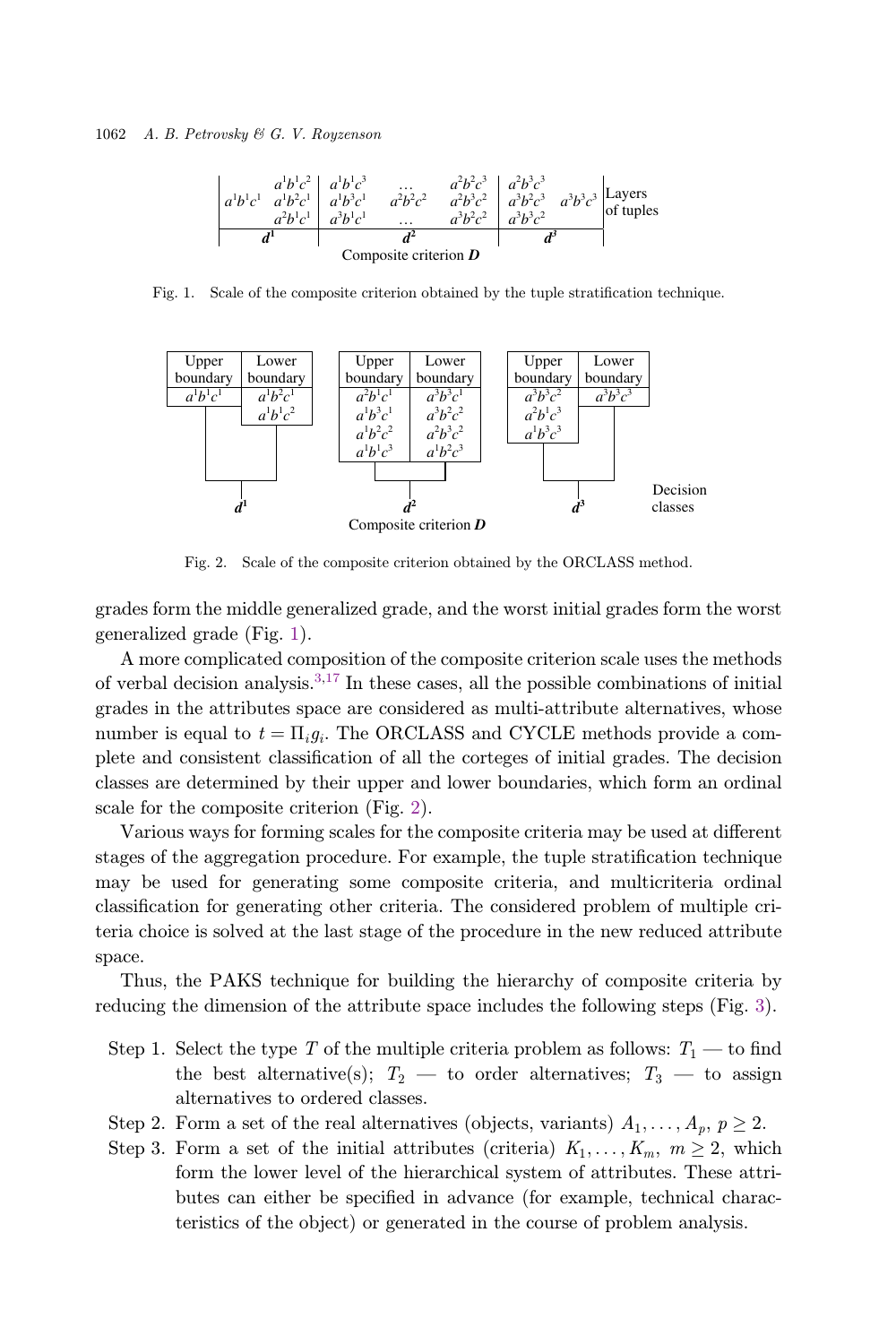<span id="page-8-0"></span>

Fig. 3. Block diagram of the PAKS technique.

Step 4. Form ordinal scales  $X_i = \{x_i^1, \ldots, x_i^{gi}\}, i = 1, \ldots, m$  of the initial attri-<br>bytes A scale of an attribute may be numerical (point wise interval) or butes. A scale of an attribute may be numerical (point-wise, interval) or verbal, whose grades coincide with those really used in practice or constructed specially. The set of tuples formed the Cartesian product  $X_1 \times \cdots \times X_m$  of the initial attributes, are considered as the set of all normalized  $\sum_{m=1}^{\infty}$  -  $\sum_{m=1}^{\infty}$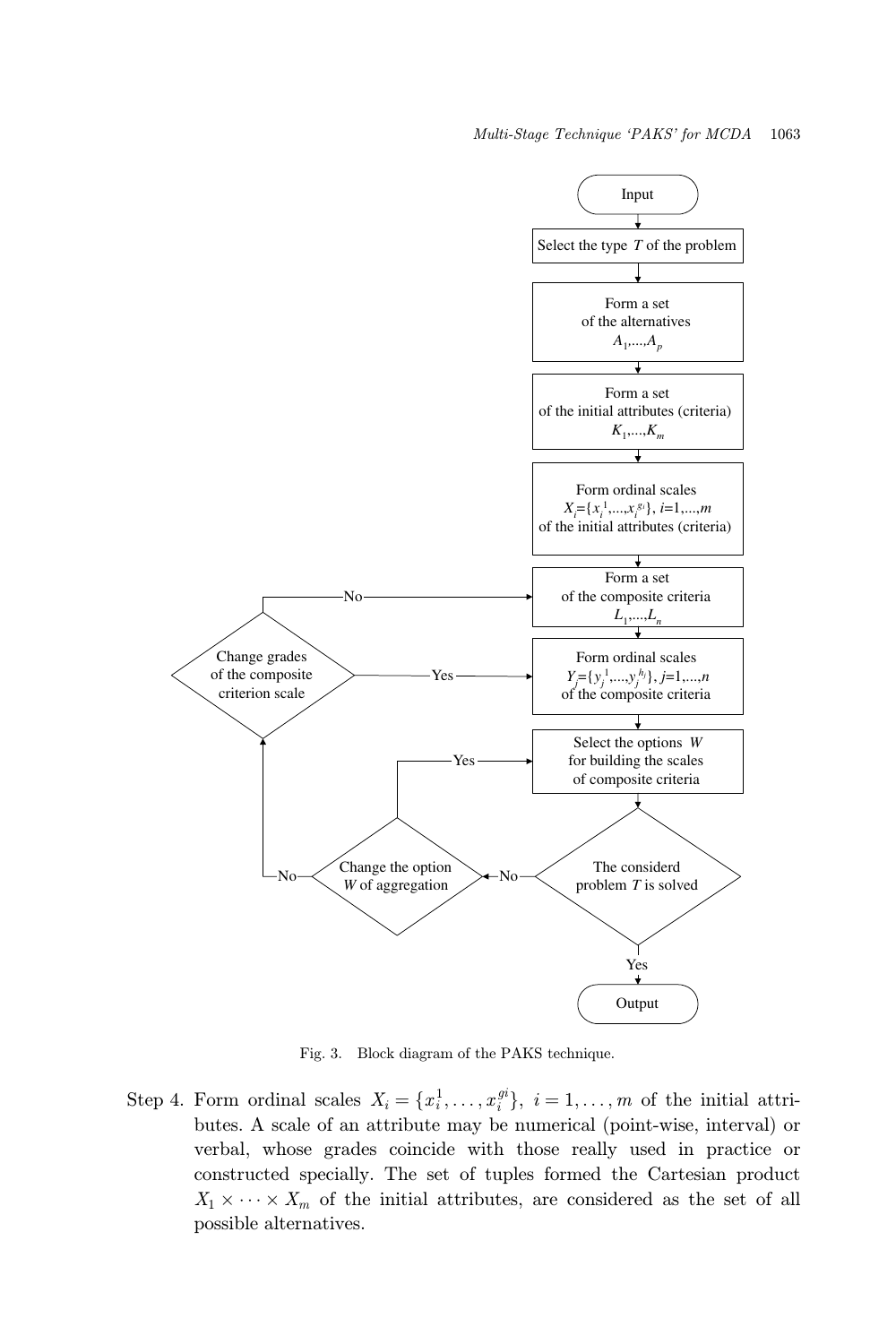- Step 5. Form a set of the composite criteria (complex indicators)  $L_1, \ldots, L_n$ ,  $n < m$ , which define the aggregated properties of objects selected by DM.
- Step 6. Form ordinal scales  $Y_j = \{y_j^1, \ldots, y_j^{h_j}\}, j = 1, \ldots, n$  of the composite cri-<br>toria. Each grade of the composite gritorian scale is a combination of initial teria. Each grade of the composite criterion scale is a combination of initial attributes.
- Step 7. Select the options W for building the scales of composite criteria at all hierarchical levels (including the upper level):  $W_1$  — a stratification of tuples,  $W_2$  — an arrangement of tuples,  $W_3$  — a classification of tuples.
- Step 8. Build scales for all composite criteria using several different methods and/ or combinations of methods for aggregation of attributes.
- Step 9. Solve a problem T. If DM accepts the obtained result, then stop. Otherwise go to step 10.
- Step 10. If the result obtained at step 8 is unsatisfactory, then it is possible either to change the option for building the scale for the composite criterion (go to step 7), or change grades of the composite criterion scale (go to step 6), or form a new set of composite criteria (go to step 5).

This methodological approach to solving specific multiple criteria problems allows the DM to determine the preferred list of composite criteria and select the method or a combination of methods for building scales for criteria at different stages of the aggregation procedure. The proposed multi-stage technique for reducing the dimension of attribute space has a certain universality, because, in the general case, one can operate with symbolic (qualitative) and numerical (quantitative) data. An important feature of PAKS is using procedures, both independently and in conjunction with other methods of ranking and/or classification of multicriteria alternatives.

## 4. Multicriteria Evaluation of R&D Project Efficiency

The Russian Foundation for Basic Research (RFBR) is the federal agency that organizes and subsidizes basic research, evaluates the efficiency of the research projects and examines the practical usefulness of the results. One of the important RFBR activities is support of the goal-oriented R&D projects performed for federal Agencies and Departments of Russia.<sup>[22,25](#page-16-0)</sup> The RFBR possesses an extensive experience in organizing, conducting and estimating basic research. In RFBR, there is a special peer review system for grant applications and completed projects. Experts are well-known specialists working in research institutes, universities, and industrial organizations.

Every project is estimated independently by several experts without any coordination of their judgments. In order to assess the content of application or research results, each expert uses specific qualitative criteria with detailed verbal scales. In addition, an expert gives recommendations whether to support a project (at the competition stage) or continue the project (at the intermediate stage). At the final stage, an expert estimates the scientific and practical value of the obtained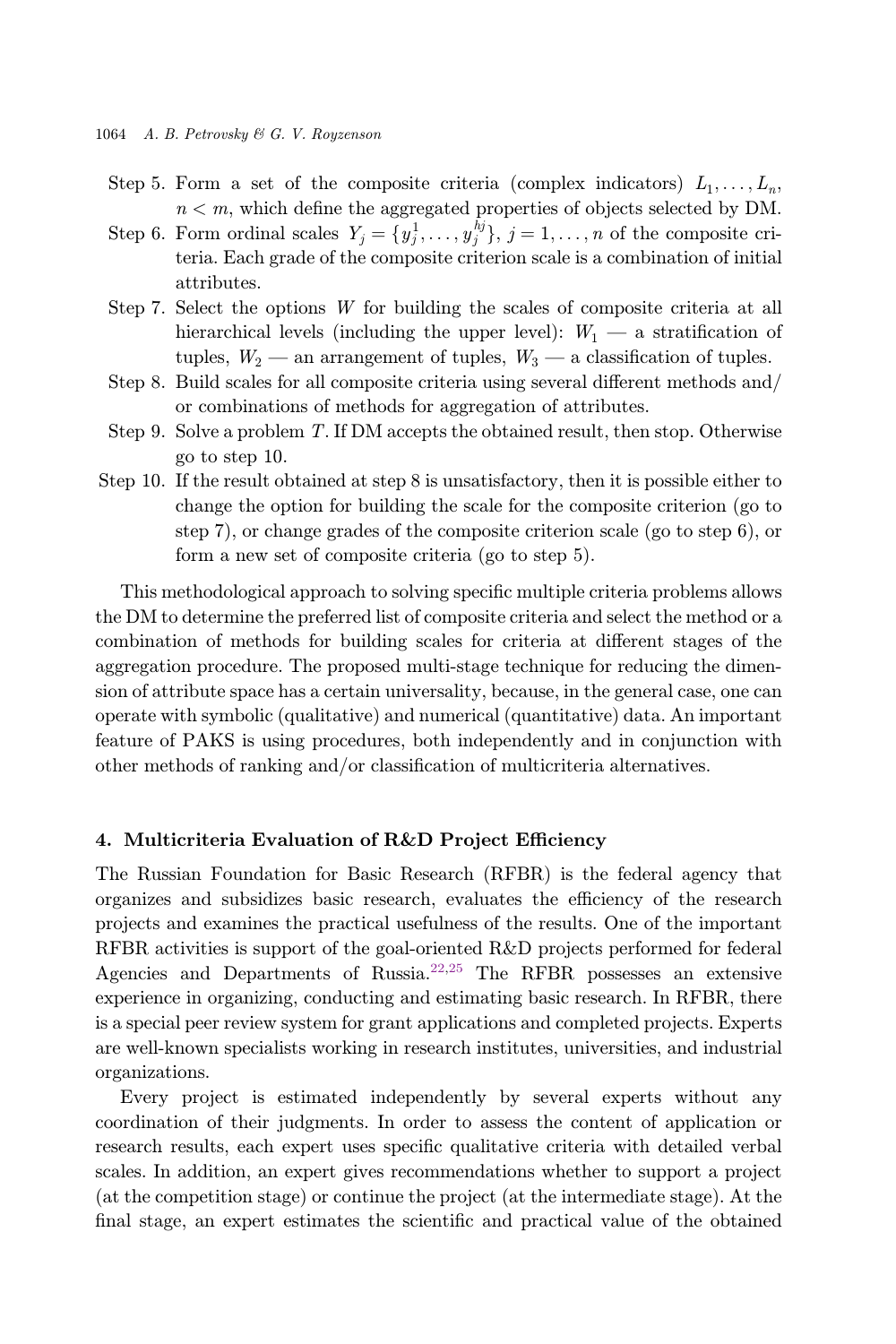results. Expert opinions, of course, may be close to each other or different. Based on expert recommendations, the Expert Board of RFBR decides to approve or reject the new projects, continue supporting the implemented projects, and evaluates the efficiency of the completed projects.

Numerous technologies for assessment of programs and projects of various kinds are known and widely used in practice. We mention such tools as `Peer review', `Cost-E®ectiveness', `Programming-Planning-Budgeting', `Balanced Score Card'. Most of the methodologies applied for expert estimation of different projects use a quantitative approach that is based on a numeric measurement of object characteristics. However, such quantitative approaches are not suitable for the RFBR expertise, where several experts evaluate R&D projects by many qualitative criteria with verbal scales.

For instance, two or three experts estimate each completed goal-oriented R&D project by the following eight criteria:  $K_1$  "Degree to which the problem has been solved",  $K_2$  "Scientific level of results",  $K_3$  "Protection of results",  $K_4$  "Prospects of applying the results",  $K_5$  "Results correspondence to the project goal",  $K_6$  "Goal achievement",  $K_7$  "Difficulties in the project performance",  $K_8$  "Collaboration with users". Each criterion has 2- or 3-point scale  $X_i = \{x_i^1, x_i^2, x_i^3\}, i = 1, \ldots, 8$  of verbal<br>grades. For example, "Degree to which the problem has been solved" is estimated as grades. For example, "Degree to which the problem has been solved" is estimated as  $x_1^1$  — 'the problem is solved completely',  $x_1^2$  — 'the problem is solved partially',  $x_1^3$ <br>"the problem is not solved'. The griterian "Achievement of the project goal" has — 'the problem is not solved'. The criterion "Achievement of the project goal" has the scale with grades  $x_6^1$  — 'really',  $x_6^2$  — 'nonreally'. For simplicity of notation, verbal grades can be below replaced by symbols (not numbers) as follows: 0 is the best grade  $x_i^1$ , 1 is the middle (or the worst) grade  $x_i^2$ , 2 is the worst grade  $x_i^3$ .

In order to evaluate the applicability of the obtained results, a notion of \Project efficiency" has been formalized. Constructing the complex indicator of project efficiency was examined as the multiple criteria classification problem in the attribute space of the reduced dimension. The classified alternatives were combinations of multicriteria estimations in the initial attribute space  $X_1 \times \cdots \times X_8$ . The final<br>decision classes were the gradations on the scale  $Z = \{x_1^1, x_2^2, x_3^3, x_4^4, x_5^5\}$  of the top decision classes were the gradations on the scale  $Z = \{z^1, z^2, z^3, z^4, z^5\}$  of the top-<br>level indicator D "Project officiency". These gradations correspond to grades of level indicator  $D$  "Project efficiency". These gradations correspond to grades of project e±ciency as follows: <sup>z</sup><sup>1</sup> `superior', <sup>z</sup><sup>2</sup> `high', <sup>z</sup><sup>3</sup> `middle', <sup>z</sup><sup>4</sup> `low',  $z^5$  — 'unsatisfactory'.

Suppose that the DM aggregated the initial criteria  $K_1, K_2, K_3$  into a composite criterion  $AK_1$  "Project results", the initial criteria  $K_5$ ,  $K_6$ ,  $K_7$  into a composite criterion  $AK_2$  "Project realization", and the initial criteria  $K_4$ ,  $K_8$  into a composite criterion  $AK_3$  "Application of project results". The composite criteria AK<sub>1</sub>, AK<sub>2</sub>, AK<sub>3</sub> have scales  $Y_j = \{y_j^1, y_j^2, y_j^3\}$ ,  $j = 1, 2, 3$ . Here the verbal grades  $(y_j^1$  — 'high',  $y_j^2$  — 'middle',  $y_j^3$  — 'low') designate the decision classes of the first higher physical lovel and may b hierarchical level and may be replaced, as above, by the symbol 0, 1, 2. The name of the class depends on the context of the corresponding criterion.

The composite criteria  $AK_1$ ,  $AK_2$ ,  $AK_3$  are integrated into the complex indicator  $D$  "Project efficiency" of the top hierarchical level. DM can form composite criteria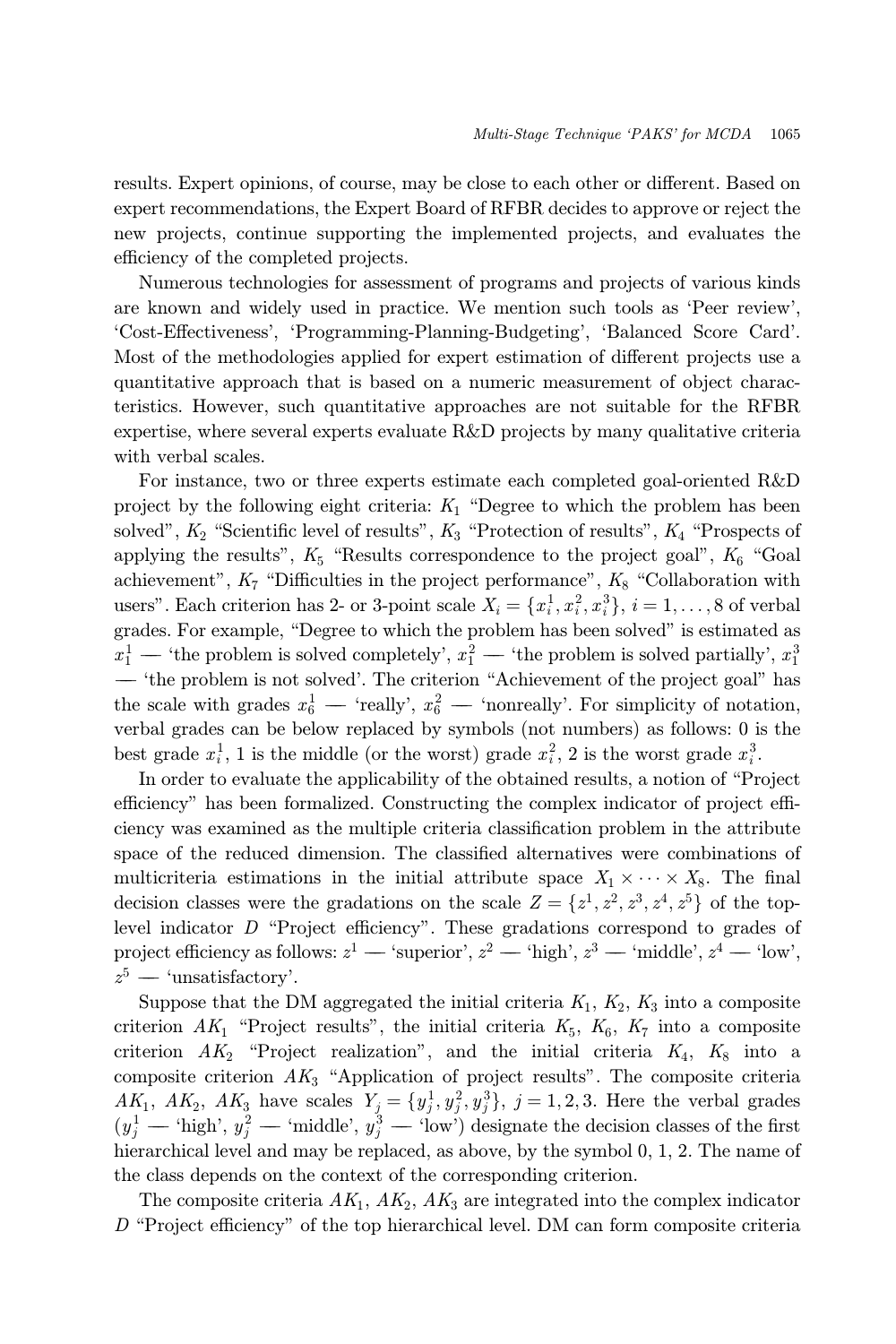

Fig. 4. Hierarchical frame of building composite criteria and composing rating scales.

and the integrated indicator of project efficiency in different ways, compare the constructed indexes and the obtained results. The hierarchical frame of building composite criteria and forming their scales is presented in Fig. 4.

While constructing the scales of composite criteria  $AK_1$ ,  $AK_2$ ,  $AK_3$ , the DM used, for instance, the ORCLASS method. In accordance with DM preferences, for the composite criteria  $AK_1$  the class 'high project results' (grade  $y_1^1$  or 0) includes the following combinations of grades:  $(000)$ ,  $(001)$ ,  $(010)$ ,  $(100)$ ; the class 'average project results' (grade  $y_1^2$  or 1) includes the combinations of grades (011), (021), (101), (111), (201), (110), (200), (020), (210), (120); the class `poor project results' (grade  $y_1^3$  or 2) includes the combinations of grades (121), (211), (221), (220). For the criteria  $AK_2$  the class 'high project realization' (grade  $y_2^1$  or 0) consists of the best grades (000); the class 'average project realization' (grade  $y_2^2$  or 1) consists of the middle grades (001), (011), (101), (100), (010), (110); the class `poor project realization' (grade  $y_2^3$  or 2) consists of the worst grades (111). For the criteria  $AK_3$ the class 'results will be used to full extent' (grade  $y_3^1$  or 0) includes the combination of grades (00); the class 'results will be used partially' (grade  $y_3^2$  or 1) includes combinations of grades  $(01)$ ,  $(10)$ ,  $(02)$ ,  $(11)$ ,  $(20)$ ; the class 'results will be used poorly' (grade  $y_3^3$  or 2) includes the combinations of grades (12), (21), (22). The scales of the composite criteria  $AK_1$ ,  $AK_2$ ,  $AK_3$  are shown in Fig. [5.](#page-12-0) The commas between components of tuples are omitted for simplicity of notation.

Consider now the collections of all corteges  $(y_1^{h1}, y_2^{h2}, y_3^{h3})$  in the space  $Y_1 \times Y_2 \times Y_3$ , that consists of grades on the scales of composite criteria  $AK_1$ ,  $AK_2$ ,  $AK_3$ , as the new classified objects of the next hierarchical level in the criteria list. The decision classes  $D_1, \ldots, D_5$  are the grades on the scale  $Z = \{z^1, z^2, z^3, z^4, z^5\}$  of the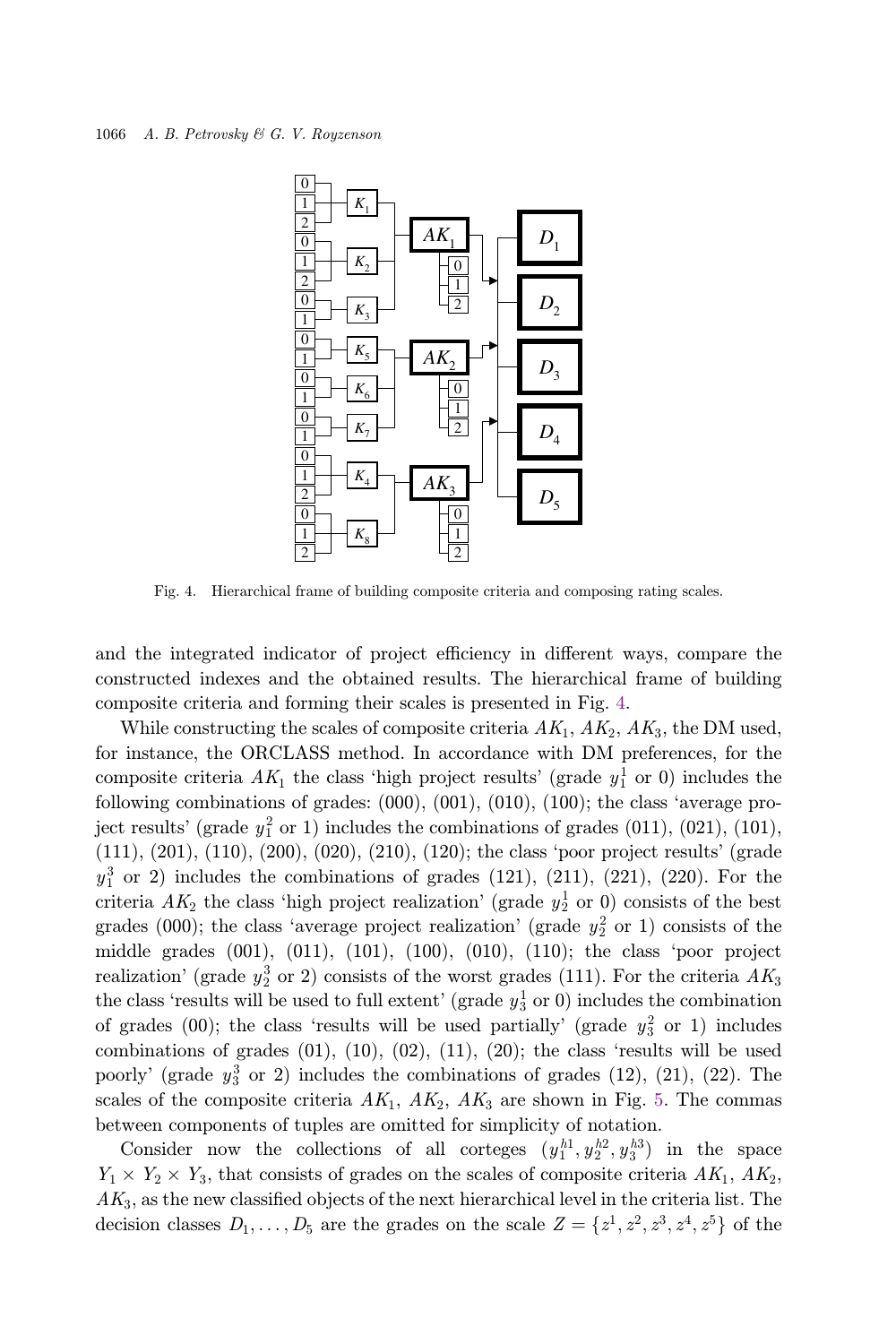<span id="page-12-0"></span>

Fig. 5. Scales of the composite criteria  $AK_1$ ,  $AK_2$ ,  $AK_3$ .

complex indicator (composite criterion)  $D$  "Project efficiency" at the top level of the hierarchy. Combining the attributes of composite criteria  $AK_1$ ,  $AK_2$ ,  $AK_3$  with the tuple stratification technique, one may obtain the following results. The class  $D_1$ 'Superior efficiency' (grade  $z^1$ ) consists of the best estimates (000). The class  $D_2$ 'High efficiency' (grade  $z^2$ ) consists of the estimates (100), (010), (001), (002), (101),  $(011)$ ,  $(200)$ ,  $(110)$ ,  $(020)$ . The class  $D_3$  'Average efficiency' (grade  $z^3$ ) consists of the estimates (102), (012), (201), (111), (021), (210), (120). The class  $D_4$  'Low efficiency' (grade  $z^4$ ) consists of the estimates (202), (112), (022), (211), (121), (220), (212), (122), (221). The class  $D_5$  'Unsatisfactory efficiency' (grade  $z^4$ ) consists of the worst estimates  $(222)$ . The scale of the composite criterion Z is shown in Fig. 6. Thus, the real objects estimated by initial criteria are assigned directly to the generated decision classes. Note that this procedure essentially requires less efforts than other methods of multicriteria ordinal classification.

The grades of the integrated indicator  $D$  "Project efficiency" were formed with the following different methods of verbal decision analysis.  $M_1$  — the ORCLASS method was used at all levels of the criteria hierarchy (OC).  $M_2$  — the stratification of tuples was used at all levels of the criteria hierarchy (ST).  $M_3$  — the stratification of tuples was used at the lower level of the criteria hierarchy, and the ORCLASS method was used at the upper level of the criteria hierarchy  $(ST+OC)$ .  $M_4$  — the ORCLASS method was used at the lower level of the criteria hierarchy, and the



Fig. 6. Scale of the composite criterion (complex indicator) Z.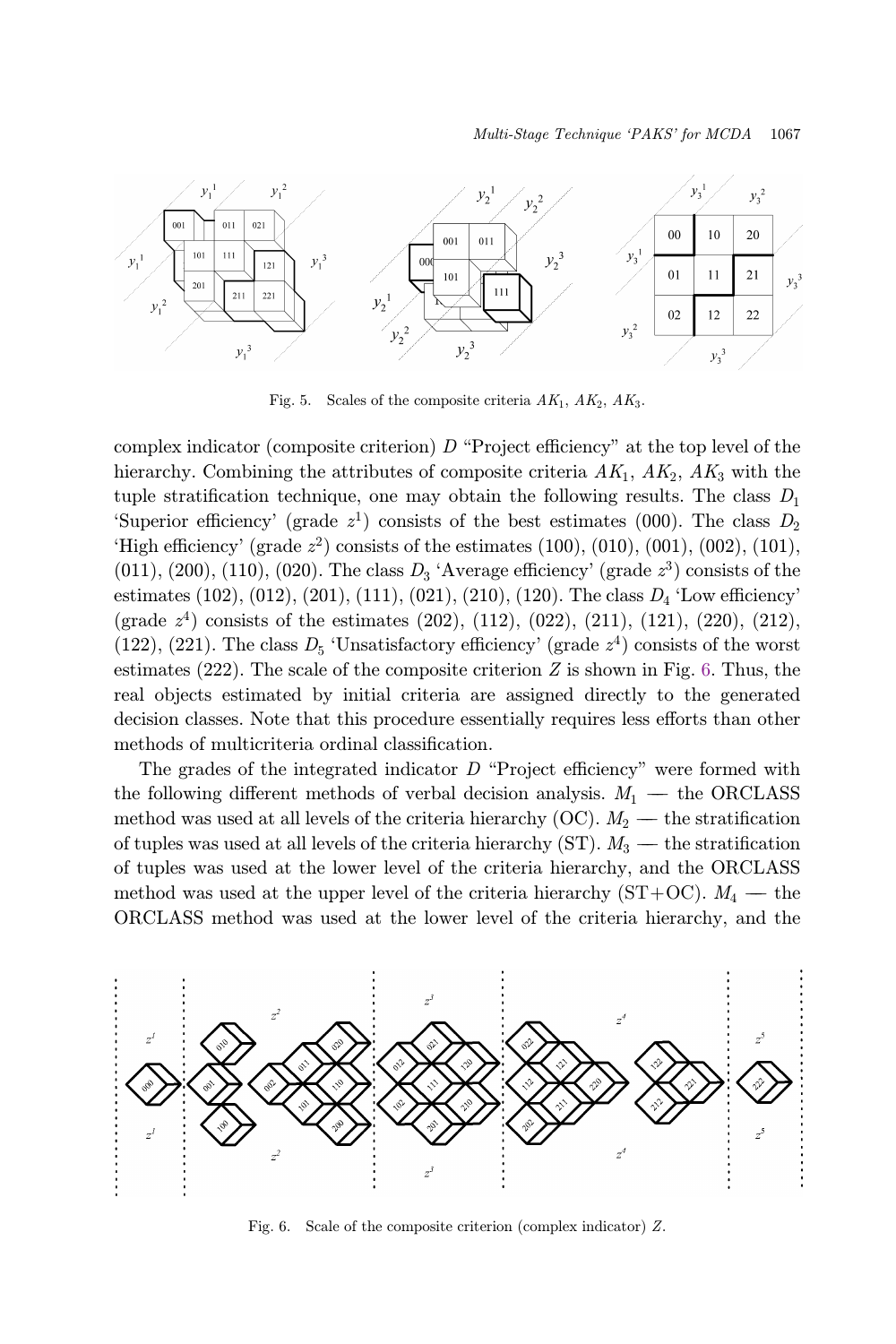<span id="page-13-0"></span>

Fig. 7. Integrated indicators of project efficiency.

stratification of tuples was used at the upper level of the criteria hierarchy  $(OC+ST)$ .

The model database of research results consists of RFBR expert assessments of the goal-oriented R&D projects. These projects were completed in 2007 in Mathematics, Mechanics and Computer Science (total 48 projects), Chemistry (total 54 projects), Information and telecommunication resources (total 21 projects). Two experts evaluated each project by eight criteria  $K_1-K_8$ . Examples of the complex indicators of project efficiency are shown in Fig. 7. The classes of project efficiency coincide in 74% and 48% cases (for the area 01); in 72% and 24% cases (for the area 03); in 76% and 62% cases (for the area 07). The first number is related to the projects estimated by the first expert, and the second number to the projects estimated by the second expert.

In the considered case, we studied two different ways to aggregate the integrated indicator  $D$  "Project efficiency" of the top level and construct the hierarchy of criteria. In option A, the initial indicators  $K_1-K_3$ ,  $K_5-K_7$ , and  $K_4$ ,  $K_8$  were combined into three intermediate criteria. In option B, the initial indicators  $K_1-K_4$  and  $K_1-K_4$ were combined into two intermediate criteria. So, for instance, in the area 3, 6 and 16 projects possessed superior efficiency, 40 and 75 projects had high efficiency, 59 and 13 projects had average efficiency, 1 and 2 projects had low efficiency, 2 and 2 projects had unsatisfactory efficiency. The first number of projects is related to the option  $A$  and the second to the option  $B$ . In general, the values of project efficiency coincided in 41 cases out of 108. In other cases, the integrated indicators differed by no more than one gradation. These data confirm the high stability of the suggested approach to build the hierarchy of criteria and construct the integrated indicators of project efficiency.

To find the best projects, we applied the ARAMIS method for ordering multiattribute objects. Let the methods  $M_1, M_2, M_3, M_4$ , which have been used by experts to assess the project efficiency, be new attributes characterizing the projects. Every attribute  $M_j$  takes values  $m_j^1, m_j^2, m_j^3, m_j^4, m_j^5$ , which correspond to decision classes  $D_1, D_2, D_3, D_4, D_5$  of project efficiency. Represent now each project  $A_i$  as the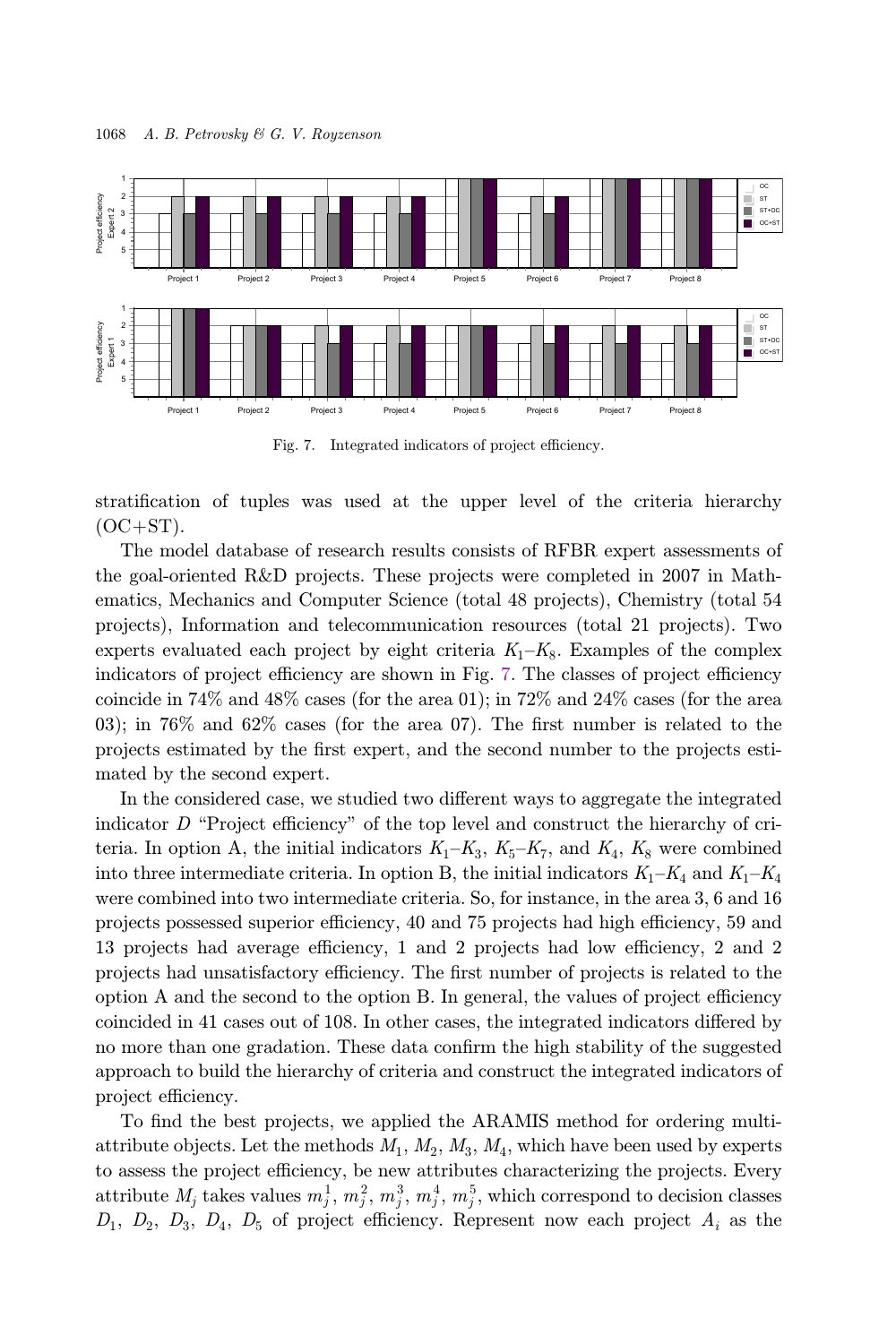following multiset

$$
\mathbf{A}_i = \{k_{\mathbf{A}_i}(m_1^1) \circ m_1^1, \dots, k_{\mathbf{A}_i}(m_1^5) \circ m_1^5; \dots; k_{\mathbf{A}_i}(m_4^1) \circ m_4^1, \dots, k_{\mathbf{A}_i}(m_4^5) \circ m_4^5\}
$$

over the set of methods  $M = M_1 \cup M_2 \cup M_3 \cup M_4$ . Here multiplicity  $k_{A_i}(m_j^{h_j})$  of each extribute value in the multiplicity  $A_i$  indicates how many times the mathod  $m_j^{h_j}$ attribute value in the multiset  $A_i$  indicates how many times the method  $m_j^{h_j}$ ,  $h_i = 1, \ldots, 5, j = 1, \ldots, 4$  was used by all experts during a formation of the appropriate class of efficiency. The sign  $\circ$  denotes that there are  $k_{\mathbf{A}_i}(m_j^{hj})$  copies of attri-<br>buto  $m_j^{hj}$  within the description of project  $A$ bute  $m_j^{hj}$  within the description of project  $A_i$ .

For instance, the projects  $A_1$  and  $A_2$  shown in Fig. [7](#page-13-0) are represented as the following multisets:

$$
A_1 = \{1 \circ m_1^1, 0 \circ m_1^2, 1 \circ m_1^3, 0 \circ m_1^4, 0 \circ m_1^5; 1 \circ m_2^1, 1 \circ m_2^2, 0 \circ m_2^3, 0 \circ m_2^4, 0 \circ m_2^5; 1 \circ m_3^1, 0 \circ m_3^2, 1 \circ m_3^3, 0 \circ m_1^4, 0 \circ m_1^5; 1 \circ m_4^1, 1 \circ m_4^2, 0 \circ m_4^3, 0 \circ m_4^4, 0 \circ m_4^5\},
$$
  
\n
$$
A_2 = \{0 \circ m_1^1, 1 \circ m_1^2, 1 \circ m_1^3, 0 \circ m_1^4, 0 \circ m_1^5; 0 \circ m_2^1, 2 \circ m_2^2, 0 \circ m_2^3, 0 \circ m_2^4, 0 \circ m_2^5; 0 \circ m_3^1, 1 \circ m_3^2, 1 \circ m_3^3, 0 \circ m_1^4, 0 \circ m_1^5; 0 \circ m_4^1, 2 \circ m_4^2, 0 \circ m_4^3, 0 \circ m_4^4, 0 \circ m_4^5\}.
$$

The best (ideal) and the worst (anti-ideal) projects (may be hypothetical) have the highest and lowest estimates by all attributes. The best project  $A_+$  and the worst project  $A_{-}$  are represented as multisets

$$
\mathbf{A}_{+} = \{2 \circ m_{1}^{1}, 0, \ldots, 0; 2 \circ m_{2}^{1}, 0, \ldots, 0; 2 \circ m_{3}^{1}, 0, \ldots, 0; 2 \circ m_{4}^{1}, 0, \ldots, 0\},
$$
  

$$
\mathbf{A}_{-} = \{0, \ldots, 0, 2 \circ m_{1}^{5}; 0, \ldots, 0, 2 \circ m_{2}^{5}; 0, \ldots, 0, 2 \circ m_{3}^{5}; 0, \ldots, 0, 2 \circ m_{4}^{5}\}.
$$

Considering multi-attribute objects  $A_1, \ldots, A_p$  as points in a multiset metric space, one can compare and arrange objects with respect to closeness to the best or worst object in this space. Thus, for instance, in the final ranking of projects in Mathematics, Mechanics and Computer Science, 23 projects had superior efficiency, 1 project had efficiency between superior and high, 24 projects had high efficiency.<sup>[25](#page-16-0)</sup>

# 5. Conclusion

In this paper, we have suggested a new approach to sorting alternatives estimated by many criteria with numerical, symbolic, and verbal scales. By using the PAKS technique in practice, the DM has the possibility to generate different lists of criteria, determine the most preferable composite criteria, select the method or combination of methods for building the hierarchy of criteria, and compare the obtained results for different sets of criteria. The developed procedure of hierarchical aggregation provides tools to systematically investigate the available information, find the best solution, analyze and explain the final decision. Note that the PAKS technique for reducing the dimension of the attribute space can be applied in conjunction with different methods of information processing and decision making, including the ones mentioned in this article.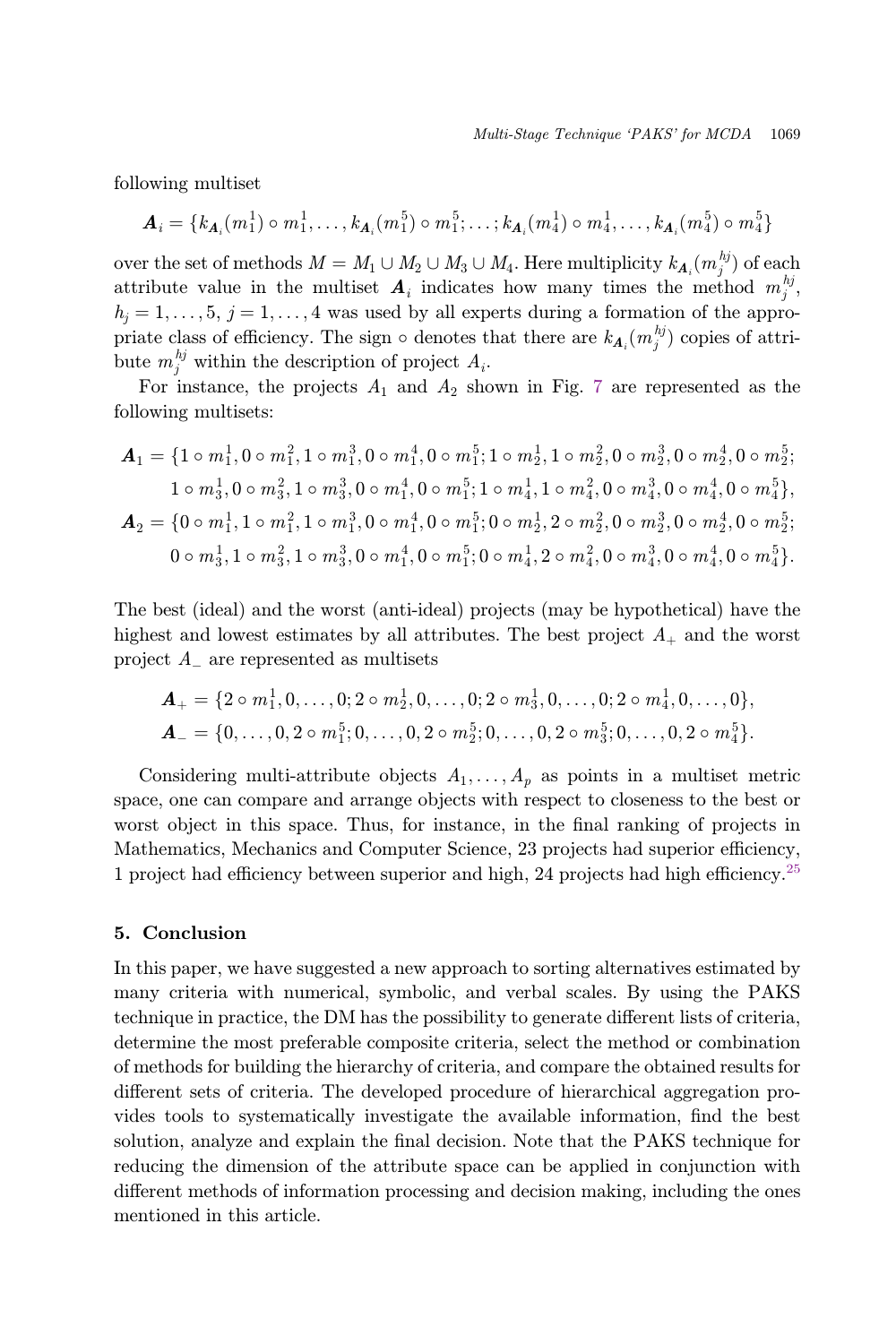<span id="page-15-0"></span>We have also proposed a new transparent approach to building the complex indicator (index) of activity, which integrates many initial attributes. This approach was tested on goal-oriented R&D projects supported by the Russian Foundation for Basic Research. We ranked the projects and found the most effective projects. The proposed approach allows to discover, present and utilize the available information, to analyze the obtained results and their peculiarities, essentially diminishing the time for solving the problem. The multi-stage, multi-method technique PAKS for MCDA demonstrated good qualities, especially in cases of inconsistent multiple criteria estimates of objects and contradictory preferences of decision makers. We underline that available information is only used in the original form without any transformation of verbal data into numbers.

### Acknowledgments

This work was supported in part by the Russian Academy of Sciences, the Research Program \Information, Control and Intelligent Technologies and Systems", project 2.07, the Research Program \Intelligent Information Technologies, Systems Analysis and Automation", project 1.2; the Russian Foundation for Basic Research, projects 11-07-00398, 12-07-00034; the Russian Foundation for Humanities, projects 11-02- 00131, 12-02-00525, 12-33-10608.

The authors are grateful to Professors J. Wallenius, V. Noghin, A. Zaboleeva-Zotova, and anonymous reviewers for many useful comments that helped to improve the paper.

#### References

- 1. A. B. Petrovsky, Multi-attribute sorting of qualitative objects in multiset spaces, in Multiple Criteria Decision Making in the New Millenium, eds. M. Köksalan and S. Zionts (Springer-Verlag, Berlin, 2001), pp. 124–131.
- 2. A. B. Petrovsky, Multi-attribute classification of credit cardholders: Multiset approach, International Journal of Management and Decision Making 7(2/3) (2006) 166–179.
- 3. O. I. Larichev, Verbal Decision Analysis (Nauka, Moscow, 2006) (in Russian).
- 4. C. L. Hwang and M. J. Lin, Group Decision Making under Multiple Criteria (Springer-Verlag, Berlin, 1987).
- 5. C. L. Hwang and K. Yoon, *Multiple Attribute Decision Making* Methods and Applications: A State of the Art Survey (Springer-Verlag, New York, 1981).
- 6. A. B. Petrovsky, Spaces of Sets and Multisets (Editorial URSS, Moscow, 2003) (in Russian).
- 7. A. B. Petrovsky, Methods for the group classification of multi-attribute objects, Artificial *Intelligence and Decision Making*, **3** (2009) 3–14 (Part 1), **4** (2009) 3–14 (Part 2) (in Russian), translation: *Scientific and Technical Information Processing*  $37(5)$  (2010) 346–356 (Part 1), 357–368 (Part 2).
- 8. A. B. Petrovsky, Method for group ordering multi-attribute objects, in Advances in Decision Technology and Intelligent Information Systems, Vol. XI, eds. K. J. Engemann and G. E. Lasker (The International Institute for Advanced Studies in Systems Research and Cybernetics, Tecumseh, 2010), pp. 27–31.